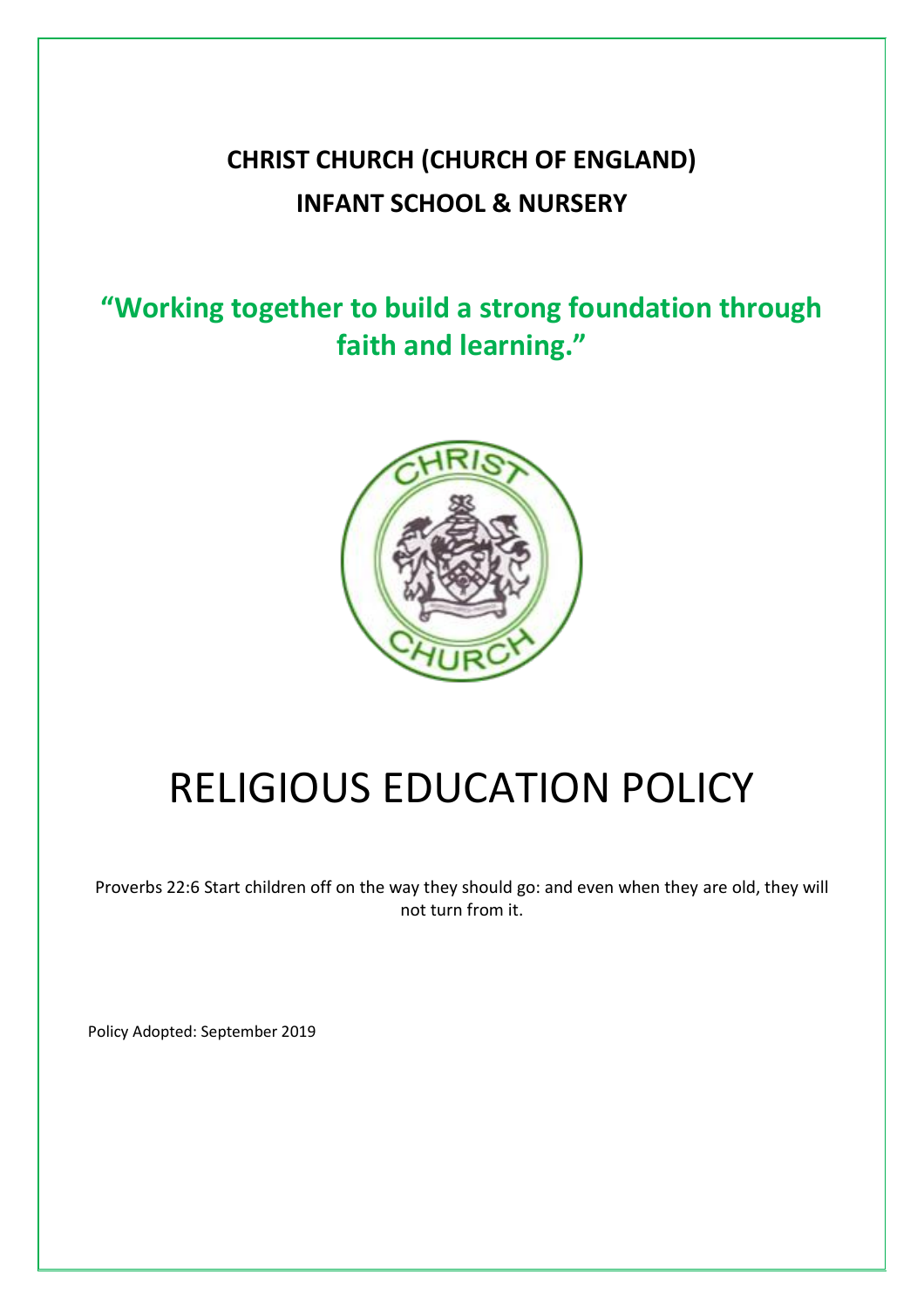# **Introduction**

Religious Education (RE) teaches children about the nature of religious beliefs and practices. It also teaches children about the importance and influence these religions have. The RE curriculum helps with the development of a child's spiritual, moral and cultural development. It enables children to learn about some of the major religions; festivals, special books, beliefs and practises as well as encourage children to investigate and reflect on some of the most fundamental questions asked by people.

At Christ Church (Church of England) Infant School and Nursery we help children to learn from religions as well as about religions. We aim to develop the children's knowledge and understanding of the major world faiths in order to create a religiously educated person for the 21<sup>st</sup> century.

RE plays an important role in defining the school's distinctive Christian character. The SIAMS schedule 2018 (Strand 7) makes it clear that RE should reflect the school's Christian vision:

Our vision is to ensure that our distinctively Christian ethos contributes to Christ Church as a centre of learning excellence inclusive to all. Through living out our core Christian values **– respect, kindness, honesty, love, friendship and perseverance** – we are a community in which all our members are respected and valued, and can flourish as human beings equally created in the image of God. As a school we provide an engaging, well balanced and inspirational curriculum through which every child's potential may be fulfilled. Through positive encouragement and nurturing, each child has the opportunity to develop to the full – socially, emotionally, spiritually and academically – so as to be equipped with the life skills needed to live as a valued and valuable member of society.

Working together to build a strong foundation through faith and learning.

Proverbs 22:6 Start children off on the way they should go: and even when they are old, they will not turn from it.

#### **Purpose**

RE is an important area in its own right and is regarded as a core subject within the school's curriculum. It has a vital role in developing religious literacy and deepening pupils understanding of Christianity, in all its forms, and fostering appreciation and understanding of other faith traditions.

We teach RE to help our children to:

- Know about and understand Christianity as a living world faith.
- Explore the Bible as the foundation document of Christianity, especially its accounts of the life, teaching and significance of Jesus Christ
- Develop an understanding of religious traditions and to appreciate the cultural differences in the UK today.
- Value and celebrate diversity in our community and our world.
- Question, explore, understand and respect their own and other's understandings of the world.
- Reflect on their own experiences and to develop a personal approach to questions which may be posed.
- Develop interest in and enthusiasm for the study of religion and beliefs and enhance their own spiritual, moral, social and cultural development.

# **Legal Requirement**

Our school curriculum for religious education meets the requirements of the 1988 Education Reform Act (ERA). The ERA stipulates that religious education is compulsory for all children, including those in the reception class who are less than five years old. The ERA allows parents to withdraw their child from religious education classes if they so wish, although this should only be done once the parents have given written notice to the Executive Head Teacher. The religious education curriculum forms an important part of our school's spiritual, moral and social teaching. Additional links will be found across the curriculum especially with personal, social, health education (PSHE) and British values. RE can also make a positive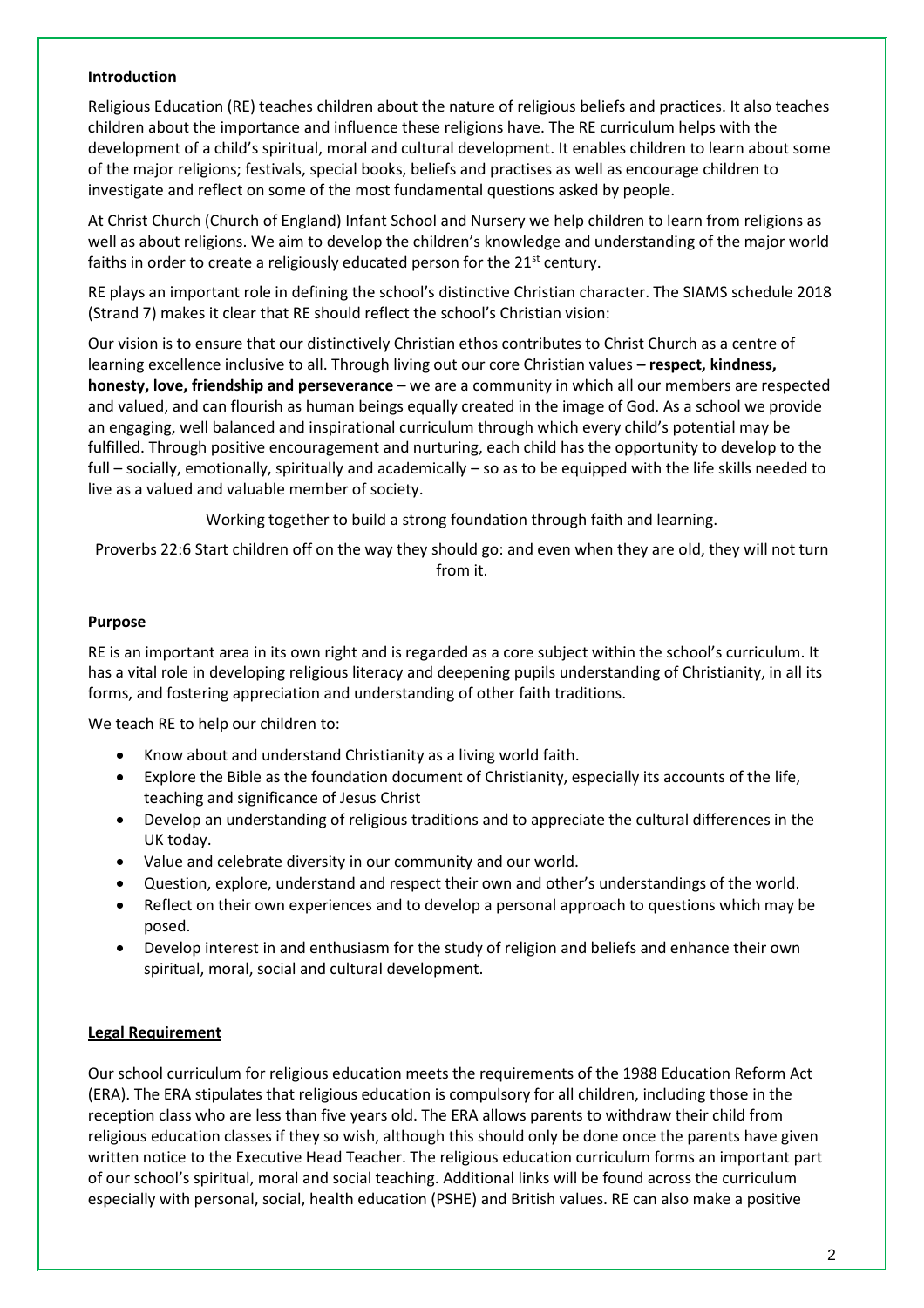contribution to enhancing creativity and enjoyment and ensure the well-being of all pupils. Our school RE curriculum is based on the Wolverhampton Agreed Syllabus. In addition, as a Voluntary Controlled School, we use the Lichfield Diocesan RE Guidelines, Understanding Christianity resource and other appropriate materials to enhance teaching and learning. The ERA states that the RE syllabus should reflect the fact that the religious traditions in Great Britain are in the main Christian, and that it should, at the same time, take into account the teachings and practices of other major religions, which are, in our case, Sikhism and Islam.

# **Teaching and Learning**

Class teachers deliver the RE curriculum in school and are responsible for the planning and differentiation for all pupils including SEND, PP and the more able.

Our teaching and learning styles in RE enable children to build on their own experiences and extend their knowledge and understanding of religious traditions. We use their experiences at religious festivals such as Easter and Diwali to develop their religious thinking. Where possible we organise visits to local places of worship and invite representatives of local religious groups to come into school and talk to the children.

In Key Stage One, RE is taught as a discrete subject and is allocated 1 hour per week of teaching time. RE is also found in other aspects of school life such as PSHE, celebrating festivals, collective worship, class discussions and circle times or stories with a moral or cultural theme.

Children learn about Christianity and aspects of Sikhism and Islam through encountering some of the important places and objects connected with the religions that are studied. Children become familiar with stories about key people and learn about practices, celebrations and events as well using stories and symbols.

Through the teaching of RE, children develop positive attitudes towards other people. They also enhance their own moral and social development by:-

- Responding to stories from the Bible and stories from other religious traditions.
- Realising that Bible stories and stories from other religions often deal with feelings and situations similar to their own.
- Talking and thinking about puzzling questions which arise in life.
- Talking and listening to others about personally important matters.
- Exploring the sense of belonging to a community and especially belonging to a Christian community.
- Exploring the difference between right and wrong, fair and unfair.
- Expressing themselves in art, drama or dance.
- Expressing themselves creatively and thoughtfully with times of reflection and quiet.
- Responding to the wonder and beauty of creation.

#### **Assessment**

Assessment in RE is concerned with pupils' growing knowledge and understanding and their application of skills.

In EYFS, assessments are made using the Early Years Foundation Stage "Development Matters" document. RE can make an active contribution to all areas but has a particularly important contribution to make to Understanding the World and Personal, Social and Emotional Development.

In Key Stage one assessment is ongoing through teacher observation, discussion and performance. On completion of a unit of work, the class teacher will look at the children's increasing knowledge and understanding and make a summary judgement for each pupil. For the Understanding Christianity Units, RE assessment is based on Derek and Verity Holloway's assessment guidelines as advised by the Lichfield